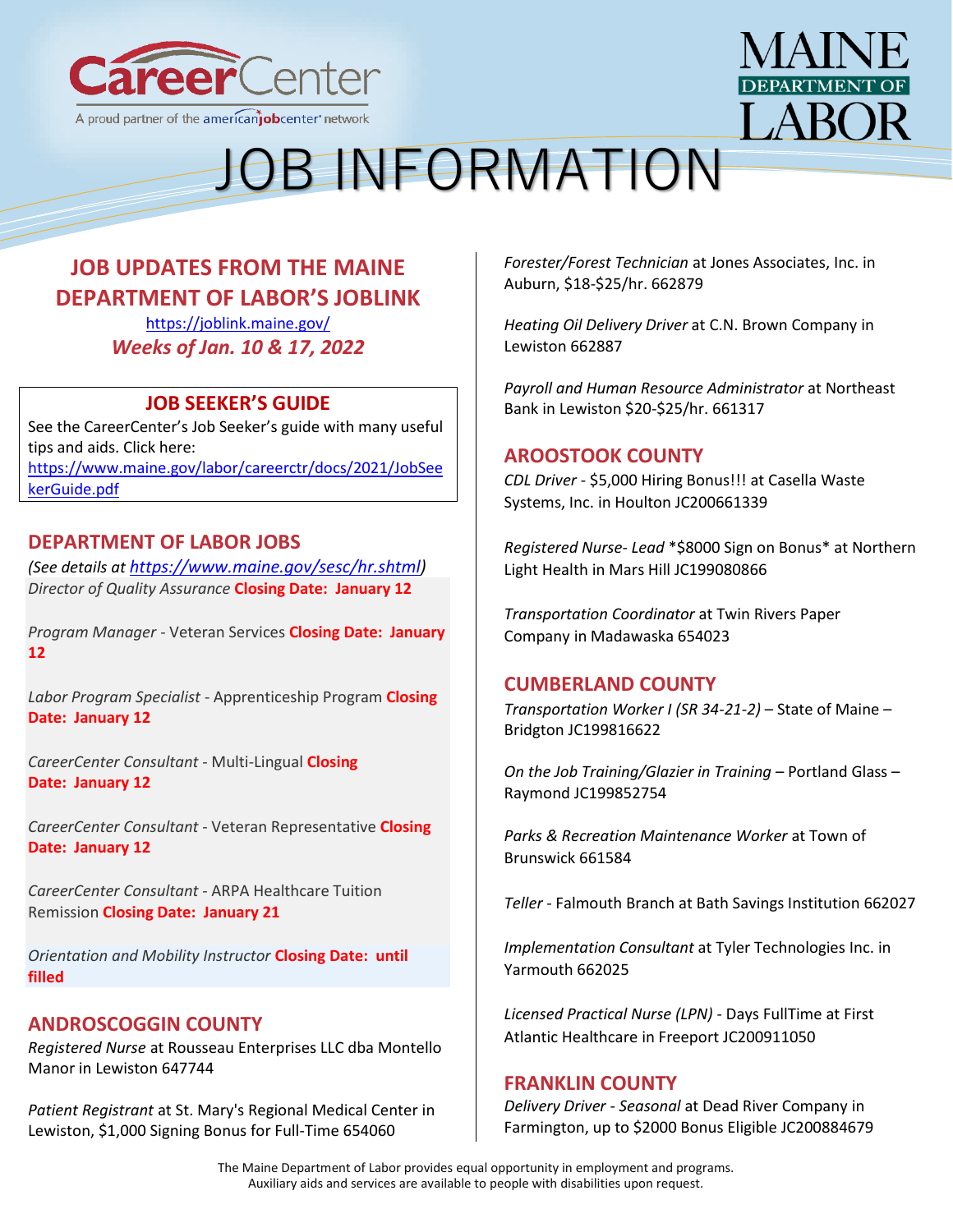



*[Wood Fuel Yard Operator/Handler-](https://gcc02.safelinks.protection.outlook.com/?url=https%3A%2F%2Fjoblink.maine.gov%2Fjobs%2F660888&data=04%7C01%7CDavid.M.Grima%40maine.gov%7C303bcba3e346422f5ec408d9cf9b5886%7C413fa8ab207d4b629bcdea1a8f2f864e%7C0%7C0%7C637769088382563435%7CUnknown%7CTWFpbGZsb3d8eyJWIjoiMC4wLjAwMDAiLCJQIjoiV2luMzIiLCJBTiI6Ik1haWwiLCJXVCI6Mn0%3D%7C3000&sdata=EC5uRrapb435T7zf9hGjAJptlfE3lweZv1GhhtZbJ3A%3D&reserved=0) Heavy Equipment* at [ReEnergy Holdings LLC](https://gcc02.safelinks.protection.outlook.com/?url=https%3A%2F%2Fjoblink.maine.gov%2Femployers%2F16478&data=04%7C01%7CDavid.M.Grima%40maine.gov%7C303bcba3e346422f5ec408d9cf9b5886%7C413fa8ab207d4b629bcdea1a8f2f864e%7C0%7C0%7C637769088382563435%7CUnknown%7CTWFpbGZsb3d8eyJWIjoiMC4wLjAwMDAiLCJQIjoiV2luMzIiLCJBTiI6Ik1haWwiLCJXVCI6Mn0%3D%7C3000&sdata=3Wef6wpyZSeAgStYFa708j711evb1Y1aAd98kuYhx80%3D&reserved=0) in Stratton 660888

*[Transportation Worker I](https://gcc02.safelinks.protection.outlook.com/?url=https%3A%2F%2Fjoblink.maine.gov%2Fjobs%2F661477&data=04%7C01%7CDavid.M.Grima%40maine.gov%7C303bcba3e346422f5ec408d9cf9b5886%7C413fa8ab207d4b629bcdea1a8f2f864e%7C0%7C0%7C637769088382563435%7CUnknown%7CTWFpbGZsb3d8eyJWIjoiMC4wLjAwMDAiLCJQIjoiV2luMzIiLCJBTiI6Ik1haWwiLCJXVCI6Mn0%3D%7C3000&sdata=2JV0MPGjVbXQnVf%2FOImJhpB%2BUlbIUim9TBoW9oHzm6M%3D&reserved=0)* (WR-19-21) at [State of Maine](https://gcc02.safelinks.protection.outlook.com/?url=https%3A%2F%2Fjoblink.maine.gov%2Femployers%2F15792&data=04%7C01%7CDavid.M.Grima%40maine.gov%7C303bcba3e346422f5ec408d9cf9b5886%7C413fa8ab207d4b629bcdea1a8f2f864e%7C0%7C0%7C637769088382563435%7CUnknown%7CTWFpbGZsb3d8eyJWIjoiMC4wLjAwMDAiLCJQIjoiV2luMzIiLCJBTiI6Ik1haWwiLCJXVCI6Mn0%3D%7C3000&sdata=9YT19GT3gD6qTDNFdfFeAKCUQ1UfIll%2FPiRUv3X0GfI%3D&reserved=0) in North Jay JC200882212

*[RN / REGISTERED NURSE / MED SURG RN / MEDICAL](https://gcc02.safelinks.protection.outlook.com/?url=https%3A%2F%2Fjoblink.maine.gov%2Fjobs%2F662107&data=04%7C01%7CDavid.M.Grima%40maine.gov%7C303bcba3e346422f5ec408d9cf9b5886%7C413fa8ab207d4b629bcdea1a8f2f864e%7C0%7C0%7C637769088382563435%7CUnknown%7CTWFpbGZsb3d8eyJWIjoiMC4wLjAwMDAiLCJQIjoiV2luMzIiLCJBTiI6Ik1haWwiLCJXVCI6Mn0%3D%7C3000&sdata=AIZjklcsMG%2B1OFCNG0719pRW19ssf2nMdyx9jhkJyj0%3D&reserved=0)  [SURGICAL NURSE](https://gcc02.safelinks.protection.outlook.com/?url=https%3A%2F%2Fjoblink.maine.gov%2Fjobs%2F662107&data=04%7C01%7CDavid.M.Grima%40maine.gov%7C303bcba3e346422f5ec408d9cf9b5886%7C413fa8ab207d4b629bcdea1a8f2f864e%7C0%7C0%7C637769088382563435%7CUnknown%7CTWFpbGZsb3d8eyJWIjoiMC4wLjAwMDAiLCJQIjoiV2luMzIiLCJBTiI6Ik1haWwiLCJXVCI6Mn0%3D%7C3000&sdata=AIZjklcsMG%2B1OFCNG0719pRW19ssf2nMdyx9jhkJyj0%3D&reserved=0)* at [C&A Industries, LLC](https://gcc02.safelinks.protection.outlook.com/?url=https%3A%2F%2Fjoblink.maine.gov%2Femployers%2F17671&data=04%7C01%7CDavid.M.Grima%40maine.gov%7C303bcba3e346422f5ec408d9cf9b5886%7C413fa8ab207d4b629bcdea1a8f2f864e%7C0%7C0%7C637769088382563435%7CUnknown%7CTWFpbGZsb3d8eyJWIjoiMC4wLjAwMDAiLCJQIjoiV2luMzIiLCJBTiI6Ik1haWwiLCJXVCI6Mn0%3D%7C3000&sdata=xjed8wpHv4%2FG%2BMGemoZAJAbkhIqDeek1fhbJqdkRL1Y%3D&reserved=0) in Farmington JC200985680

*[Route Sales Representative](https://gcc02.safelinks.protection.outlook.com/?url=https%3A%2F%2Fjoblink.maine.gov%2Fjobs%2F661161&data=04%7C01%7CDavid.M.Grima%40maine.gov%7C303bcba3e346422f5ec408d9cf9b5886%7C413fa8ab207d4b629bcdea1a8f2f864e%7C0%7C0%7C637769088382563435%7CUnknown%7CTWFpbGZsb3d8eyJWIjoiMC4wLjAwMDAiLCJQIjoiV2luMzIiLCJBTiI6Ik1haWwiLCJXVCI6Mn0%3D%7C3000&sdata=t74eUOvpOl2UdUv%2B%2BoILscfg2gKvytzBP%2B2mU9kTXQE%3D&reserved=0)* - 319448 at [Frito-Lay, Inc.](https://gcc02.safelinks.protection.outlook.com/?url=https%3A%2F%2Fjoblink.maine.gov%2Femployers%2F15294&data=04%7C01%7CDavid.M.Grima%40maine.gov%7C303bcba3e346422f5ec408d9cf9b5886%7C413fa8ab207d4b629bcdea1a8f2f864e%7C0%7C0%7C637769088382719658%7CUnknown%7CTWFpbGZsb3d8eyJWIjoiMC4wLjAwMDAiLCJQIjoiV2luMzIiLCJBTiI6Ik1haWwiLCJXVCI6Mn0%3D%7C3000&sdata=nlfGVa%2Bj1bNHfiM48g%2F8j9UMRsQ6cBIl%2FB%2F8qz%2F3VO8%3D&reserved=0) in WILTON 661161

### **HANCOCK COUNTY**

*[Pharmacy Technician / Pharm Tech Apprenticeship](https://joblink.maine.gov/jobs/651316)* at [Walgreens](https://joblink.maine.gov/employers/14719) in BUCKSPORT JC199423572

*Designer - [Kitchen/Bath](https://joblink.maine.gov/jobs/662593)* at [Home Depot](https://joblink.maine.gov/employers/11617) in Ellsworth JC201073314

*[Fish Packer](https://joblink.maine.gov/jobs/635199)* at [Conary Cove Lobster Co](https://joblink.maine.gov/employers/10211) in Deer Isle \$13.50/hr. 635199

*[STORE MANAGER CANDIDATE](https://joblink.maine.gov/jobs/619332)* in SULLIVAN at [Dollar](https://joblink.maine.gov/employers/12971)  [General](https://joblink.maine.gov/employers/12971) JC194229205

### **KENNEBEC COUNTY**

*[HVAC Technician](https://gcc02.safelinks.protection.outlook.com/?url=https%3A%2F%2Fjoblink.maine.gov%2Fjobs%2F659044&data=04%7C01%7CDavid.M.Grima%40maine.gov%7C8b89638cc2ff45b30fe508d9cf999ca7%7C413fa8ab207d4b629bcdea1a8f2f864e%7C0%7C0%7C637769080922158442%7CUnknown%7CTWFpbGZsb3d8eyJWIjoiMC4wLjAwMDAiLCJQIjoiV2luMzIiLCJBTiI6Ik1haWwiLCJXVCI6Mn0%3D%7C3000&sdata=E4S91mqCOchQSTrly68mcZBf3BOrH1zLdO9akIP%2BwI0%3D&reserved=0)* at [CBRE](https://gcc02.safelinks.protection.outlook.com/?url=https%3A%2F%2Fjoblink.maine.gov%2Femployers%2F11442&data=04%7C01%7CDavid.M.Grima%40maine.gov%7C8b89638cc2ff45b30fe508d9cf999ca7%7C413fa8ab207d4b629bcdea1a8f2f864e%7C0%7C0%7C637769080922158442%7CUnknown%7CTWFpbGZsb3d8eyJWIjoiMC4wLjAwMDAiLCJQIjoiV2luMzIiLCJBTiI6Ik1haWwiLCJXVCI6Mn0%3D%7C3000&sdata=9oQLT5%2B56L2pA12N85KeyfDhqNUFO4gjK6V2aSlR2F4%3D&reserved=0) in Winslow JC200486070

*[Project Manager](https://gcc02.safelinks.protection.outlook.com/?url=https%3A%2F%2Fjoblink.maine.gov%2Fjobs%2F645925&data=04%7C01%7CDavid.M.Grima%40maine.gov%7C8b89638cc2ff45b30fe508d9cf999ca7%7C413fa8ab207d4b629bcdea1a8f2f864e%7C0%7C0%7C637769080922158442%7CUnknown%7CTWFpbGZsb3d8eyJWIjoiMC4wLjAwMDAiLCJQIjoiV2luMzIiLCJBTiI6Ik1haWwiLCJXVCI6Mn0%3D%7C3000&sdata=AXXxV4GX2VqrqVqSM0CgPncffBeHiRorKz0lllit8yU%3D&reserved=0)* at [CGI Technologies and Solutions, Inc.](https://gcc02.safelinks.protection.outlook.com/?url=https%3A%2F%2Fjoblink.maine.gov%2Femployers%2F12827&data=04%7C01%7CDavid.M.Grima%40maine.gov%7C8b89638cc2ff45b30fe508d9cf999ca7%7C413fa8ab207d4b629bcdea1a8f2f864e%7C0%7C0%7C637769080922158442%7CUnknown%7CTWFpbGZsb3d8eyJWIjoiMC4wLjAwMDAiLCJQIjoiV2luMzIiLCJBTiI6Ik1haWwiLCJXVCI6Mn0%3D%7C3000&sdata=8pQJckcvsInpLM8f4Tg6ZGh3y%2FFjXErt0sMlVCaYm4k%3D&reserved=0) in Waterville JC198534811

*[Patient Service Representative](https://gcc02.safelinks.protection.outlook.com/?url=https%3A%2F%2Fjoblink.maine.gov%2Fjobs%2F653214&data=04%7C01%7CDavid.M.Grima%40maine.gov%7C8b89638cc2ff45b30fe508d9cf999ca7%7C413fa8ab207d4b629bcdea1a8f2f864e%7C0%7C0%7C637769080922158442%7CUnknown%7CTWFpbGZsb3d8eyJWIjoiMC4wLjAwMDAiLCJQIjoiV2luMzIiLCJBTiI6Ik1haWwiLCJXVCI6Mn0%3D%7C3000&sdata=IC3Y2K8HpxUcsmAolrdb4tc4zsPlmN%2FXx2aeaoD1huU%3D&reserved=0)* at [Northern Light Health](https://gcc02.safelinks.protection.outlook.com/?url=https%3A%2F%2Fjoblink.maine.gov%2Femployers%2F16387&data=04%7C01%7CDavid.M.Grima%40maine.gov%7C8b89638cc2ff45b30fe508d9cf999ca7%7C413fa8ab207d4b629bcdea1a8f2f864e%7C0%7C0%7C637769080922158442%7CUnknown%7CTWFpbGZsb3d8eyJWIjoiMC4wLjAwMDAiLCJQIjoiV2luMzIiLCJBTiI6Ik1haWwiLCJXVCI6Mn0%3D%7C3000&sdata=FNJIHjhLxWxNrXUcIRoo7JAc8LWROEuK806iRoy2Dfk%3D&reserved=0) in Waterville JC199603256

*[Field Diesel Mechanic](https://gcc02.safelinks.protection.outlook.com/?url=https%3A%2F%2Fjoblink.maine.gov%2Fjobs%2F517837&data=04%7C01%7CDavid.M.Grima%40maine.gov%7C8b89638cc2ff45b30fe508d9cf999ca7%7C413fa8ab207d4b629bcdea1a8f2f864e%7C0%7C0%7C637769080922158442%7CUnknown%7CTWFpbGZsb3d8eyJWIjoiMC4wLjAwMDAiLCJQIjoiV2luMzIiLCJBTiI6Ik1haWwiLCJXVCI6Mn0%3D%7C3000&sdata=NpGYj17OB%2FnEyH53SWZF73tQuSAD5Jss3JqmDSzES1o%3D&reserved=0)* - CES at [United Rentals](https://gcc02.safelinks.protection.outlook.com/?url=https%3A%2F%2Fjoblink.maine.gov%2Femployers%2F11484&data=04%7C01%7CDavid.M.Grima%40maine.gov%7C8b89638cc2ff45b30fe508d9cf999ca7%7C413fa8ab207d4b629bcdea1a8f2f864e%7C0%7C0%7C637769080922158442%7CUnknown%7CTWFpbGZsb3d8eyJWIjoiMC4wLjAwMDAiLCJQIjoiV2luMzIiLCJBTiI6Ik1haWwiLCJXVCI6Mn0%3D%7C3000&sdata=Fx%2FaNHuCBeCyyE4JU%2BRZN43boFF1tyz2xjWUdM6agPA%3D&reserved=0) in Oakland JC175878289

**KNOX COUNTY** *[Employment Specialist](https://joblink.maine.gov/jobs/621758)* at [Fedcap](https://joblink.maine.gov/employers/16763) in Rockland JC194716007 *[Substance Abuse Counselor](https://joblink.maine.gov/jobs/637536)* - LADC License [Metro](https://joblink.maine.gov/employers/14990)  [Treatment of Maine](https://joblink.maine.gov/employers/14990) in Rockland 637536

*[Construction Carpenter](https://joblink.maine.gov/jobs/633288)* at [New Leaf Construction](https://joblink.maine.gov/employers/19461) in Rockport \$19–28/hr. 633288

*[Retail Sales Associate](https://joblink.maine.gov/jobs/646180)* \$14.85/hr. at [Harbor Freight Tools](https://joblink.maine.gov/employers/11616) in ROCKLAND JC198592584

### **LINCOLN COUNTY**

*[Transportation Worker I](https://gcc02.safelinks.protection.outlook.com/?url=https%3A%2F%2Fjoblink.maine.gov%2Fjobs%2F661478&data=04%7C01%7CDavid.M.Grima%40maine.gov%7C303bcba3e346422f5ec408d9cf9b5886%7C413fa8ab207d4b629bcdea1a8f2f864e%7C0%7C0%7C637769088382719658%7CUnknown%7CTWFpbGZsb3d8eyJWIjoiMC4wLjAwMDAiLCJQIjoiV2luMzIiLCJBTiI6Ik1haWwiLCJXVCI6Mn0%3D%7C3000&sdata=E8De7ciaE3iAeKhOZQsJOa8a1xh5fuMP%2BTIWLhG%2FZ9g%3D&reserved=0)* (MC-56-21) at [State of Maine,](https://gcc02.safelinks.protection.outlook.com/?url=https%3A%2F%2Fjoblink.maine.gov%2Femployers%2F15792&data=04%7C01%7CDavid.M.Grima%40maine.gov%7C303bcba3e346422f5ec408d9cf9b5886%7C413fa8ab207d4b629bcdea1a8f2f864e%7C0%7C0%7C637769088382719658%7CUnknown%7CTWFpbGZsb3d8eyJWIjoiMC4wLjAwMDAiLCJQIjoiV2luMzIiLCJBTiI6Ik1haWwiLCJXVCI6Mn0%3D%7C3000&sdata=waovenXsXD4YMrNddMm2GDwdtEy%2BkNiTZZ8dBIEHBDw%3D&reserved=0) in Edgecomb JC200882211

*[Customer Service Representative](https://gcc02.safelinks.protection.outlook.com/?url=https%3A%2F%2Fjoblink.maine.gov%2Fjobs%2F661109&data=04%7C01%7CDavid.M.Grima%40maine.gov%7C303bcba3e346422f5ec408d9cf9b5886%7C413fa8ab207d4b629bcdea1a8f2f864e%7C0%7C0%7C637769088382719658%7CUnknown%7CTWFpbGZsb3d8eyJWIjoiMC4wLjAwMDAiLCJQIjoiV2luMzIiLCJBTiI6Ik1haWwiLCJXVCI6Mn0%3D%7C3000&sdata=u5CkJ4FOBxml5LmzJnCxUwiy6gTKoXloXcc%2B92PhXTE%3D&reserved=0)* at [System One](https://gcc02.safelinks.protection.outlook.com/?url=https%3A%2F%2Fjoblink.maine.gov%2Femployers%2F20082&data=04%7C01%7CDavid.M.Grima%40maine.gov%7C303bcba3e346422f5ec408d9cf9b5886%7C413fa8ab207d4b629bcdea1a8f2f864e%7C0%7C0%7C637769088382719658%7CUnknown%7CTWFpbGZsb3d8eyJWIjoiMC4wLjAwMDAiLCJQIjoiV2luMzIiLCJBTiI6Ik1haWwiLCJXVCI6Mn0%3D%7C3000&sdata=pdfxXAihfii7WX9eIQqF%2F5Ir5ilqliPMLA3GK3xDVhg%3D&reserved=0) in Nobleboro JC200806423

*[Wellness Administrative Support Staff](https://gcc02.safelinks.protection.outlook.com/?url=https%3A%2F%2Fjoblink.maine.gov%2Fjobs%2F663132&data=04%7C01%7CDavid.M.Grima%40maine.gov%7C303bcba3e346422f5ec408d9cf9b5886%7C413fa8ab207d4b629bcdea1a8f2f864e%7C0%7C0%7C637769088382719658%7CUnknown%7CTWFpbGZsb3d8eyJWIjoiMC4wLjAwMDAiLCJQIjoiV2luMzIiLCJBTiI6Ik1haWwiLCJXVCI6Mn0%3D%7C3000&sdata=CPQvE74GOEIcLk0uiAp4pgOFKZDrM8H3Iut6QCwpIs8%3D&reserved=0)* at [MaineHealth](https://gcc02.safelinks.protection.outlook.com/?url=https%3A%2F%2Fjoblink.maine.gov%2Femployers%2F15104&data=04%7C01%7CDavid.M.Grima%40maine.gov%7C303bcba3e346422f5ec408d9cf9b5886%7C413fa8ab207d4b629bcdea1a8f2f864e%7C0%7C0%7C637769088382719658%7CUnknown%7CTWFpbGZsb3d8eyJWIjoiMC4wLjAwMDAiLCJQIjoiV2luMzIiLCJBTiI6Ik1haWwiLCJXVCI6Mn0%3D%7C3000&sdata=C6Ju4oKqYqSCm5Qh6UGLsraqw00Ih6t%2FLXqz%2FjPb8fs%3D&reserved=0) in Boothbay Harbor 663132

*[Housekeeper](https://gcc02.safelinks.protection.outlook.com/?url=https%3A%2F%2Fjoblink.maine.gov%2Fjobs%2F661316&data=04%7C01%7CDavid.M.Grima%40maine.gov%7C303bcba3e346422f5ec408d9cf9b5886%7C413fa8ab207d4b629bcdea1a8f2f864e%7C0%7C0%7C637769088382719658%7CUnknown%7CTWFpbGZsb3d8eyJWIjoiMC4wLjAwMDAiLCJQIjoiV2luMzIiLCJBTiI6Ik1haWwiLCJXVCI6Mn0%3D%7C3000&sdata=Ce94lSB4KOe%2FA3DHpmdpE5Fk7sP9Yb6Yop%2BS%2Bm8VRR4%3D&reserved=0)* at [Atlantic Ark Inn](https://gcc02.safelinks.protection.outlook.com/?url=https%3A%2F%2Fjoblink.maine.gov%2Femployers%2F17742&data=04%7C01%7CDavid.M.Grima%40maine.gov%7C303bcba3e346422f5ec408d9cf9b5886%7C413fa8ab207d4b629bcdea1a8f2f864e%7C0%7C0%7C637769088382719658%7CUnknown%7CTWFpbGZsb3d8eyJWIjoiMC4wLjAwMDAiLCJQIjoiV2luMzIiLCJBTiI6Ik1haWwiLCJXVCI6Mn0%3D%7C3000&sdata=pY7v5t2BBTpiXwk8mux3zJfANsSabU1MKHVLMOkdiUc%3D&reserved=0) in Boothbay Harbor, \$16.47/hr*.* 661316

*[Foam Production Technician](https://gcc02.safelinks.protection.outlook.com/?url=https%3A%2F%2Fjoblink.maine.gov%2Fjobs%2F662843&data=04%7C01%7CDavid.M.Grima%40maine.gov%7C303bcba3e346422f5ec408d9cf9b5886%7C413fa8ab207d4b629bcdea1a8f2f864e%7C0%7C0%7C637769088382719658%7CUnknown%7CTWFpbGZsb3d8eyJWIjoiMC4wLjAwMDAiLCJQIjoiV2luMzIiLCJBTiI6Ik1haWwiLCJXVCI6Mn0%3D%7C3000&sdata=L2x82mg7Q57gGn7I6GK2oim%2B9ozGGeO74Aj8X15wUiM%3D&reserved=0)*, day shift at [Molnlycke Health](https://gcc02.safelinks.protection.outlook.com/?url=https%3A%2F%2Fjoblink.maine.gov%2Femployers%2F17057&data=04%7C01%7CDavid.M.Grima%40maine.gov%7C303bcba3e346422f5ec408d9cf9b5886%7C413fa8ab207d4b629bcdea1a8f2f864e%7C0%7C0%7C637769088382719658%7CUnknown%7CTWFpbGZsb3d8eyJWIjoiMC4wLjAwMDAiLCJQIjoiV2luMzIiLCJBTiI6Ik1haWwiLCJXVCI6Mn0%3D%7C3000&sdata=MD2X7Pn0qePp5Et67upFCfNsQV7kdRryyOKpt%2B3H8Ds%3D&reserved=0)  [Care US, LLC](https://gcc02.safelinks.protection.outlook.com/?url=https%3A%2F%2Fjoblink.maine.gov%2Femployers%2F17057&data=04%7C01%7CDavid.M.Grima%40maine.gov%7C303bcba3e346422f5ec408d9cf9b5886%7C413fa8ab207d4b629bcdea1a8f2f864e%7C0%7C0%7C637769088382719658%7CUnknown%7CTWFpbGZsb3d8eyJWIjoiMC4wLjAwMDAiLCJQIjoiV2luMzIiLCJBTiI6Ik1haWwiLCJXVCI6Mn0%3D%7C3000&sdata=MD2X7Pn0qePp5Et67upFCfNsQV7kdRryyOKpt%2B3H8Ds%3D&reserved=0) in Wiscasset, \$1,000 sign-on bonus and \$18/hr*.* starting pay 662843

### **OXFORD COUNTY**

*[Lineman](https://gcc02.safelinks.protection.outlook.com/?url=https%3A%2F%2Fjoblink.maine.gov%2Fjobs%2F568832&data=04%7C01%7CDavid.M.Grima%40maine.gov%7C303bcba3e346422f5ec408d9cf9b5886%7C413fa8ab207d4b629bcdea1a8f2f864e%7C0%7C0%7C637769088382719658%7CUnknown%7CTWFpbGZsb3d8eyJWIjoiMC4wLjAwMDAiLCJQIjoiV2luMzIiLCJBTiI6Ik1haWwiLCJXVCI6Mn0%3D%7C3000&sdata=fkN6jOkphdqNAShoVS0en6OjUaxy5yOFAJlBm41jQ2o%3D&reserved=0)* at [FirstLight Fiber](https://gcc02.safelinks.protection.outlook.com/?url=https%3A%2F%2Fjoblink.maine.gov%2Femployers%2F17727&data=04%7C01%7CDavid.M.Grima%40maine.gov%7C303bcba3e346422f5ec408d9cf9b5886%7C413fa8ab207d4b629bcdea1a8f2f864e%7C0%7C0%7C637769088382719658%7CUnknown%7CTWFpbGZsb3d8eyJWIjoiMC4wLjAwMDAiLCJQIjoiV2luMzIiLCJBTiI6Ik1haWwiLCJXVCI6Mn0%3D%7C3000&sdata=vMRIc%2F2z24d%2Fuw4FIec8JlmBl04ZjCz2OuOKGNXVugo%3D&reserved=0) in Buckfield JC185795157

*[Rumford Hospital Cook](https://gcc02.safelinks.protection.outlook.com/?url=https%3A%2F%2Fjoblink.maine.gov%2Fjobs%2F622583&data=04%7C01%7CDavid.M.Grima%40maine.gov%7C303bcba3e346422f5ec408d9cf9b5886%7C413fa8ab207d4b629bcdea1a8f2f864e%7C0%7C0%7C637769088382719658%7CUnknown%7CTWFpbGZsb3d8eyJWIjoiMC4wLjAwMDAiLCJQIjoiV2luMzIiLCJBTiI6Ik1haWwiLCJXVCI6Mn0%3D%7C3000&sdata=UfxikucdPsi54alwYTwJttz92zZST2hExPAjBi9QoqA%3D&reserved=0)* Full-Time Days at [Sodexo](https://gcc02.safelinks.protection.outlook.com/?url=https%3A%2F%2Fjoblink.maine.gov%2Femployers%2F18008&data=04%7C01%7CDavid.M.Grima%40maine.gov%7C303bcba3e346422f5ec408d9cf9b5886%7C413fa8ab207d4b629bcdea1a8f2f864e%7C0%7C0%7C637769088382719658%7CUnknown%7CTWFpbGZsb3d8eyJWIjoiMC4wLjAwMDAiLCJQIjoiV2luMzIiLCJBTiI6Ik1haWwiLCJXVCI6Mn0%3D%7C3000&sdata=mcgkpA4pHJtSni0r9UYaFq5TLdXCblKzXQkhhTcrrbk%3D&reserved=0) in RUMFORD JC194855845

*[Full-time 2nd Shift C.N.A.](https://gcc02.safelinks.protection.outlook.com/?url=https%3A%2F%2Fjoblink.maine.gov%2Fjobs%2F629616&data=04%7C01%7CDavid.M.Grima%40maine.gov%7C303bcba3e346422f5ec408d9cf9b5886%7C413fa8ab207d4b629bcdea1a8f2f864e%7C0%7C0%7C637769088382719658%7CUnknown%7CTWFpbGZsb3d8eyJWIjoiMC4wLjAwMDAiLCJQIjoiV2luMzIiLCJBTiI6Ik1haWwiLCJXVCI6Mn0%3D%7C3000&sdata=4SAHn%2FQPzmlJhlhVAFVo47ml6RzKL6tObDnx%2BHEDnJY%3D&reserved=0)* at [Maine Veterans' Homes](https://gcc02.safelinks.protection.outlook.com/?url=https%3A%2F%2Fjoblink.maine.gov%2Femployers%2F14978&data=04%7C01%7CDavid.M.Grima%40maine.gov%7C303bcba3e346422f5ec408d9cf9b5886%7C413fa8ab207d4b629bcdea1a8f2f864e%7C0%7C0%7C637769088382719658%7CUnknown%7CTWFpbGZsb3d8eyJWIjoiMC4wLjAwMDAiLCJQIjoiV2luMzIiLCJBTiI6Ik1haWwiLCJXVCI6Mn0%3D%7C3000&sdata=zjhssIka1adTB7sOceFyss2W1ZX8cUnn6oOtYTqf4eM%3D&reserved=0) in South Paris JC196057231

*[Rental Shop Assistant Manager](https://gcc02.safelinks.protection.outlook.com/?url=https%3A%2F%2Fjoblink.maine.gov%2Fjobs%2F653754&data=04%7C01%7CDavid.M.Grima%40maine.gov%7C303bcba3e346422f5ec408d9cf9b5886%7C413fa8ab207d4b629bcdea1a8f2f864e%7C0%7C0%7C637769088382719658%7CUnknown%7CTWFpbGZsb3d8eyJWIjoiMC4wLjAwMDAiLCJQIjoiV2luMzIiLCJBTiI6Ik1haWwiLCJXVCI6Mn0%3D%7C3000&sdata=SiidiE9H6Xk4hpt16BodkYSloDeuJMx29clfWH9QPGE%3D&reserved=0)* at [Sunday River Skiway](https://gcc02.safelinks.protection.outlook.com/?url=https%3A%2F%2Fjoblink.maine.gov%2Femployers%2F6186&data=04%7C01%7CDavid.M.Grima%40maine.gov%7C303bcba3e346422f5ec408d9cf9b5886%7C413fa8ab207d4b629bcdea1a8f2f864e%7C0%7C0%7C637769088382719658%7CUnknown%7CTWFpbGZsb3d8eyJWIjoiMC4wLjAwMDAiLCJQIjoiV2luMzIiLCJBTiI6Ik1haWwiLCJXVCI6Mn0%3D%7C3000&sdata=qPRXyB5PIapqF9RUdQlmUyMnRZA5VzGQU2yeOdd41ws%3D&reserved=0)  [Corp](https://gcc02.safelinks.protection.outlook.com/?url=https%3A%2F%2Fjoblink.maine.gov%2Femployers%2F6186&data=04%7C01%7CDavid.M.Grima%40maine.gov%7C303bcba3e346422f5ec408d9cf9b5886%7C413fa8ab207d4b629bcdea1a8f2f864e%7C0%7C0%7C637769088382719658%7CUnknown%7CTWFpbGZsb3d8eyJWIjoiMC4wLjAwMDAiLCJQIjoiV2luMzIiLCJBTiI6Ik1haWwiLCJXVCI6Mn0%3D%7C3000&sdata=qPRXyB5PIapqF9RUdQlmUyMnRZA5VzGQU2yeOdd41ws%3D&reserved=0) in Newry 653754

*HERO Shift Lead* [\(Military and Veterans\)](https://gcc02.safelinks.protection.outlook.com/?url=https%3A%2F%2Fjoblink.maine.gov%2Fjobs%2F662171&data=04%7C01%7CDavid.M.Grima%40maine.gov%7C303bcba3e346422f5ec408d9cf9b5886%7C413fa8ab207d4b629bcdea1a8f2f864e%7C0%7C0%7C637769088382719658%7CUnknown%7CTWFpbGZsb3d8eyJWIjoiMC4wLjAwMDAiLCJQIjoiV2luMzIiLCJBTiI6Ik1haWwiLCJXVCI6Mn0%3D%7C3000&sdata=VdwFrJIvzSnD32Z7%2BUJg%2FijQCl37PjhM6DAJ%2BbPZajo%3D&reserved=0) at [Walgreens](https://gcc02.safelinks.protection.outlook.com/?url=https%3A%2F%2Fjoblink.maine.gov%2Femployers%2F14719&data=04%7C01%7CDavid.M.Grima%40maine.gov%7C303bcba3e346422f5ec408d9cf9b5886%7C413fa8ab207d4b629bcdea1a8f2f864e%7C0%7C0%7C637769088382719658%7CUnknown%7CTWFpbGZsb3d8eyJWIjoiMC4wLjAwMDAiLCJQIjoiV2luMzIiLCJBTiI6Ik1haWwiLCJXVCI6Mn0%3D%7C3000&sdata=7r7VTfHaTUP5GIjfiQBHSip8BSuG35C5EIaHJvNgUgA%3D&reserved=0) in BETHEL JC200960378

The Maine Department of Labor provides equal opportunity in employment and programs. Auxiliary aids and services are available to people with disabilities upon request.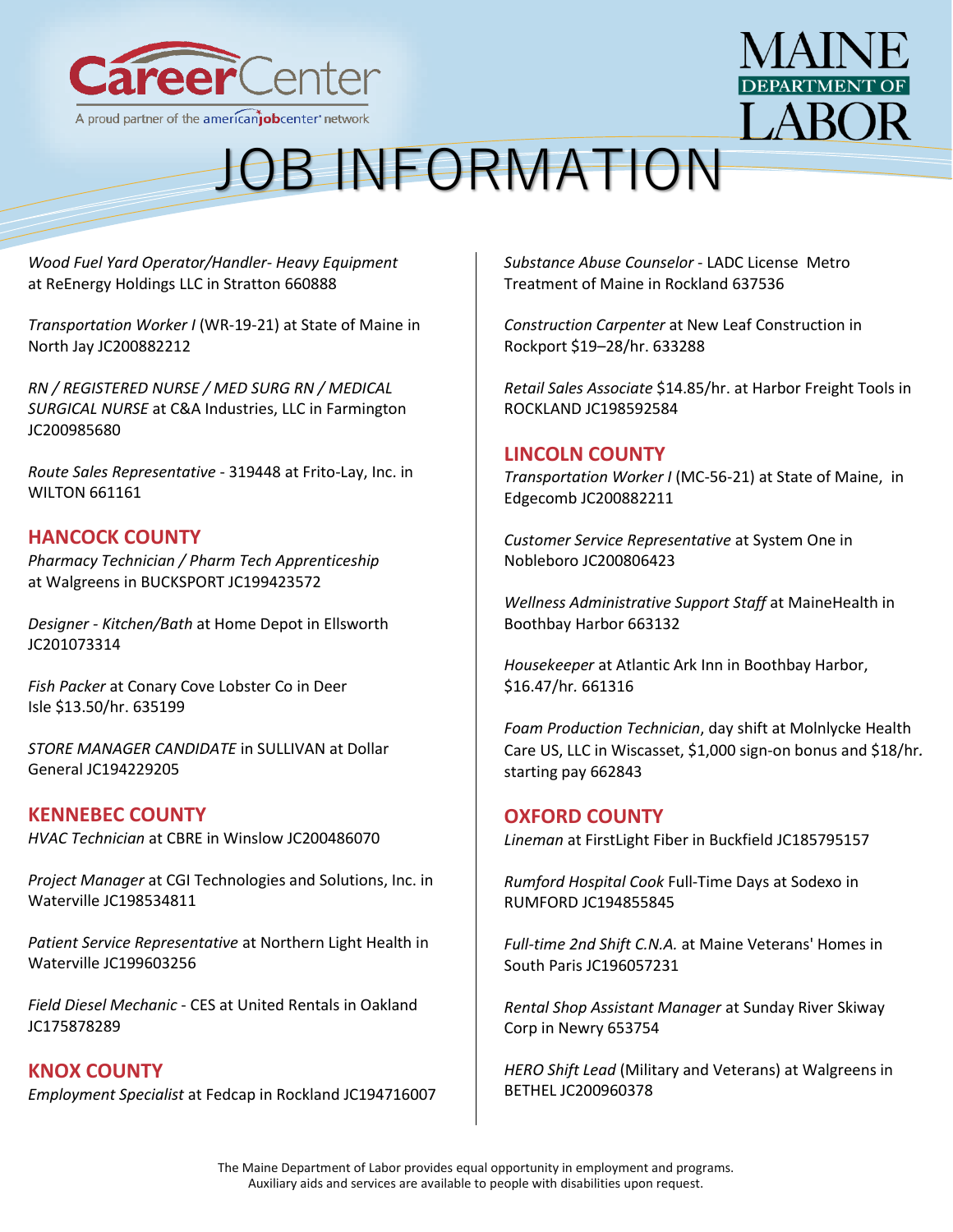



### **PENOBSCOT COUNTY**

*[Victim Witness Coordinator](https://joblink.maine.gov/jobs/664285)* at [Penobscot County](https://joblink.maine.gov/employers/18867)  [Commissioners](https://joblink.maine.gov/employers/18867) in Bangor \$20.95–25.41/hr. 664285

*[Customer Service Representative](https://joblink.maine.gov/jobs/664025)* at [Sales Focus Inc.](https://joblink.maine.gov/employers/20364) in Orono JC201197257

*[Restaurant General Manager](https://joblink.maine.gov/jobs/647872)* at [Carrols Corporation](https://joblink.maine.gov/employers/20413) in Brewer JC198892229

*[Customer Service Representative](https://joblink.maine.gov/jobs/664019)* at [Sales Focus Inc.](https://joblink.maine.gov/employers/20364) in Hermon JC201197265

### **PISCATAQUIS COUNTY**

*[Conductor Trainee](https://joblink.maine.gov/jobs/659400)* at [SooLine Railroad](https://joblink.maine.gov/employers/20573) in Brownville Junction 659400

*[Medical Assistant-SIGN ON BONUS](https://joblink.maine.gov/jobs/614591)* at [Northern Light](https://joblink.maine.gov/employers/16387)  [Health](https://joblink.maine.gov/employers/16387) in Dover-Foxcroft JC193656499

*[Front Office Coordinator](https://joblink.maine.gov/jobs/637980)* at [Alliance Physical Therapy](https://joblink.maine.gov/employers/16132)  [Partners](https://joblink.maine.gov/employers/16132) in Dover-Foxcroft JC197216862

*[Customer Service Associate](https://joblink.maine.gov/jobs/662187)* at [Walgreens](https://joblink.maine.gov/employers/14719) in Guilford JC200961076

### **SAGADAHOC COUNTY**

*[Freight/Receiving](https://gcc02.safelinks.protection.outlook.com/?url=https%3A%2F%2Fjoblink.maine.gov%2Fjobs%2F662738&data=04%7C01%7CDavid.M.Grima%40maine.gov%7C303bcba3e346422f5ec408d9cf9b5886%7C413fa8ab207d4b629bcdea1a8f2f864e%7C0%7C0%7C637769088382719658%7CUnknown%7CTWFpbGZsb3d8eyJWIjoiMC4wLjAwMDAiLCJQIjoiV2luMzIiLCJBTiI6Ik1haWwiLCJXVCI6Mn0%3D%7C3000&sdata=I5YBOsWi4Ao1hqZRl7IlFuzu8FH20Db5Ma%2BCb6aCXSQ%3D&reserved=0)* at [Home Depot](https://gcc02.safelinks.protection.outlook.com/?url=https%3A%2F%2Fjoblink.maine.gov%2Femployers%2F11617&data=04%7C01%7CDavid.M.Grima%40maine.gov%7C303bcba3e346422f5ec408d9cf9b5886%7C413fa8ab207d4b629bcdea1a8f2f864e%7C0%7C0%7C637769088382719658%7CUnknown%7CTWFpbGZsb3d8eyJWIjoiMC4wLjAwMDAiLCJQIjoiV2luMzIiLCJBTiI6Ik1haWwiLCJXVCI6Mn0%3D%7C3000&sdata=sqJFf%2BWN9Fbh4EOSibuNzbDm%2B6r7glJiHdBvi7n6vkg%3D&reserved=0) in Topsham JC201082812

*[On Call Dental Auditor](https://gcc02.safelinks.protection.outlook.com/?url=https%3A%2F%2Fjoblink.maine.gov%2Fjobs%2F662473&data=04%7C01%7CDavid.M.Grima%40maine.gov%7C303bcba3e346422f5ec408d9cf9b5886%7C413fa8ab207d4b629bcdea1a8f2f864e%7C0%7C0%7C637769088382719658%7CUnknown%7CTWFpbGZsb3d8eyJWIjoiMC4wLjAwMDAiLCJQIjoiV2luMzIiLCJBTiI6Ik1haWwiLCJXVCI6Mn0%3D%7C3000&sdata=lOuf3HZbWkJ%2FMkDxLorhBaTtEj%2BZAf%2FMvZ9mesUrOPI%3D&reserved=0)* at [Catholic Charities Of Maine](https://gcc02.safelinks.protection.outlook.com/?url=https%3A%2F%2Fjoblink.maine.gov%2Femployers%2F3820&data=04%7C01%7CDavid.M.Grima%40maine.gov%7C303bcba3e346422f5ec408d9cf9b5886%7C413fa8ab207d4b629bcdea1a8f2f864e%7C0%7C0%7C637769088382719658%7CUnknown%7CTWFpbGZsb3d8eyJWIjoiMC4wLjAwMDAiLCJQIjoiV2luMzIiLCJBTiI6Ik1haWwiLCJXVCI6Mn0%3D%7C3000&sdata=fUwOAQVx0t89G7sWAUUbWxoRZlJuIUftfAOR6QIOKRU%3D&reserved=0) in Bath 662473

*[Direct Support Professional \(DSP\)](https://gcc02.safelinks.protection.outlook.com/?url=https%3A%2F%2Fjoblink.maine.gov%2Fjobs%2F661600&data=04%7C01%7CDavid.M.Grima%40maine.gov%7C303bcba3e346422f5ec408d9cf9b5886%7C413fa8ab207d4b629bcdea1a8f2f864e%7C0%7C0%7C637769088382719658%7CUnknown%7CTWFpbGZsb3d8eyJWIjoiMC4wLjAwMDAiLCJQIjoiV2luMzIiLCJBTiI6Ik1haWwiLCJXVCI6Mn0%3D%7C3000&sdata=a%2FQOcGQR8OMnv9KXLyjaf6l%2B8HqRA6WepbpeYNvoe3c%3D&reserved=0)* at [Opportunity](https://gcc02.safelinks.protection.outlook.com/?url=https%3A%2F%2Fjoblink.maine.gov%2Femployers%2F10942&data=04%7C01%7CDavid.M.Grima%40maine.gov%7C303bcba3e346422f5ec408d9cf9b5886%7C413fa8ab207d4b629bcdea1a8f2f864e%7C0%7C0%7C637769088382719658%7CUnknown%7CTWFpbGZsb3d8eyJWIjoiMC4wLjAwMDAiLCJQIjoiV2luMzIiLCJBTiI6Ik1haWwiLCJXVCI6Mn0%3D%7C3000&sdata=lOJR1zzLS88To6oRH2xbv9Oho5579WF6%2BZrkw0FdX5M%3D&reserved=0)  [Enterprises](https://gcc02.safelinks.protection.outlook.com/?url=https%3A%2F%2Fjoblink.maine.gov%2Femployers%2F10942&data=04%7C01%7CDavid.M.Grima%40maine.gov%7C303bcba3e346422f5ec408d9cf9b5886%7C413fa8ab207d4b629bcdea1a8f2f864e%7C0%7C0%7C637769088382719658%7CUnknown%7CTWFpbGZsb3d8eyJWIjoiMC4wLjAwMDAiLCJQIjoiV2luMzIiLCJBTiI6Ik1haWwiLCJXVCI6Mn0%3D%7C3000&sdata=lOJR1zzLS88To6oRH2xbv9Oho5579WF6%2BZrkw0FdX5M%3D&reserved=0) in Bath 661600

*[Project Manager](https://gcc02.safelinks.protection.outlook.com/?url=https%3A%2F%2Fjoblink.maine.gov%2Fjobs%2F660051&data=04%7C01%7CDavid.M.Grima%40maine.gov%7C303bcba3e346422f5ec408d9cf9b5886%7C413fa8ab207d4b629bcdea1a8f2f864e%7C0%7C0%7C637769088382719658%7CUnknown%7CTWFpbGZsb3d8eyJWIjoiMC4wLjAwMDAiLCJQIjoiV2luMzIiLCJBTiI6Ik1haWwiLCJXVCI6Mn0%3D%7C3000&sdata=kGwdOM0M0qqqbha6WlwCJr%2FdDP6y3%2FikGqWy1gztBL8%3D&reserved=0)* at [Portland Glass](https://gcc02.safelinks.protection.outlook.com/?url=https%3A%2F%2Fjoblink.maine.gov%2Femployers%2F16484&data=04%7C01%7CDavid.M.Grima%40maine.gov%7C303bcba3e346422f5ec408d9cf9b5886%7C413fa8ab207d4b629bcdea1a8f2f864e%7C0%7C0%7C637769088382719658%7CUnknown%7CTWFpbGZsb3d8eyJWIjoiMC4wLjAwMDAiLCJQIjoiV2luMzIiLCJBTiI6Ik1haWwiLCJXVCI6Mn0%3D%7C3000&sdata=kLrUqVUWlLjzpbueKDF26ZXuryX6nAfUNBCmN6rQeDs%3D&reserved=0) in Bowdoinham JC200768249

*[Bridge Operator](https://gcc02.safelinks.protection.outlook.com/?url=https%3A%2F%2Fjoblink.maine.gov%2Fjobs%2F661515&data=04%7C01%7CDavid.M.Grima%40maine.gov%7C303bcba3e346422f5ec408d9cf9b5886%7C413fa8ab207d4b629bcdea1a8f2f864e%7C0%7C0%7C637769088382719658%7CUnknown%7CTWFpbGZsb3d8eyJWIjoiMC4wLjAwMDAiLCJQIjoiV2luMzIiLCJBTiI6Ik1haWwiLCJXVCI6Mn0%3D%7C3000&sdata=9i2ANKmV3zk5kWSEzc9YqIYG4FJe6CP5SAIAFV7%2Bk10%3D&reserved=0)* (MC-51-21) at [State of Maine](https://gcc02.safelinks.protection.outlook.com/?url=https%3A%2F%2Fjoblink.maine.gov%2Femployers%2F15792&data=04%7C01%7CDavid.M.Grima%40maine.gov%7C303bcba3e346422f5ec408d9cf9b5886%7C413fa8ab207d4b629bcdea1a8f2f864e%7C0%7C0%7C637769088382719658%7CUnknown%7CTWFpbGZsb3d8eyJWIjoiMC4wLjAwMDAiLCJQIjoiV2luMzIiLCJBTiI6Ik1haWwiLCJXVCI6Mn0%3D%7C3000&sdata=waovenXsXD4YMrNddMm2GDwdtEy%2BkNiTZZ8dBIEHBDw%3D&reserved=0) in Bath JC200882205

### **SOMERSET COUNTY**

*[Line Cook](https://gcc02.safelinks.protection.outlook.com/?url=https%3A%2F%2Fjoblink.maine.gov%2Fjobs%2F500587&data=04%7C01%7CDavid.M.Grima%40maine.gov%7Cb12c4da2aafc4051fb8708d9d149b2aa%7C413fa8ab207d4b629bcdea1a8f2f864e%7C0%7C0%7C637770936718438963%7CUnknown%7CTWFpbGZsb3d8eyJWIjoiMC4wLjAwMDAiLCJQIjoiV2luMzIiLCJBTiI6Ik1haWwiLCJXVCI6Mn0%3D%7C3000&sdata=1b2q6TsRZWzohlaRusmtzSbf2CHsu5PwPyukjaQX9EU%3D&reserved=0)* at [The Flatlanda Diner](https://gcc02.safelinks.protection.outlook.com/?url=https%3A%2F%2Fjoblink.maine.gov%2Femployers%2F18761&data=04%7C01%7CDavid.M.Grima%40maine.gov%7Cb12c4da2aafc4051fb8708d9d149b2aa%7C413fa8ab207d4b629bcdea1a8f2f864e%7C0%7C0%7C637770936718438963%7CUnknown%7CTWFpbGZsb3d8eyJWIjoiMC4wLjAwMDAiLCJQIjoiV2luMzIiLCJBTiI6Ik1haWwiLCJXVCI6Mn0%3D%7C3000&sdata=I%2FyLBc51zk5Ks23fk5E3OQSwDQcJOqERaREc%2F4C7XAY%3D&reserved=0) in Fairfield 500587

*[Machine Mechanic](https://gcc02.safelinks.protection.outlook.com/?url=https%3A%2F%2Fjoblink.maine.gov%2Fjobs%2F663192&data=04%7C01%7CDavid.M.Grima%40maine.gov%7Cb12c4da2aafc4051fb8708d9d149b2aa%7C413fa8ab207d4b629bcdea1a8f2f864e%7C0%7C0%7C637770936718438963%7CUnknown%7CTWFpbGZsb3d8eyJWIjoiMC4wLjAwMDAiLCJQIjoiV2luMzIiLCJBTiI6Ik1haWwiLCJXVCI6Mn0%3D%7C3000&sdata=PC83Kt%2BTMhJ%2Fq1iFmULXUI7IRvNRPXbL4j0y2w6TwOg%3D&reserved=0)* at [New Balance Athletics, Inc.](https://gcc02.safelinks.protection.outlook.com/?url=https%3A%2F%2Fjoblink.maine.gov%2Femployers%2F16793&data=04%7C01%7CDavid.M.Grima%40maine.gov%7Cb12c4da2aafc4051fb8708d9d149b2aa%7C413fa8ab207d4b629bcdea1a8f2f864e%7C0%7C0%7C637770936718438963%7CUnknown%7CTWFpbGZsb3d8eyJWIjoiMC4wLjAwMDAiLCJQIjoiV2luMzIiLCJBTiI6Ik1haWwiLCJXVCI6Mn0%3D%7C3000&sdata=I93ZmHN4hePIlBFco2Fq5F6AOZWgcAdOTvTC3OLHFOA%3D&reserved=0) in Norridgewock 663192

*Homemaker* - [Skowhegan/Madison](https://gcc02.safelinks.protection.outlook.com/?url=https%3A%2F%2Fjoblink.maine.gov%2Fjobs%2F646513&data=04%7C01%7CDavid.M.Grima%40maine.gov%7Cb12c4da2aafc4051fb8708d9d149b2aa%7C413fa8ab207d4b629bcdea1a8f2f864e%7C0%7C0%7C637770936718438963%7CUnknown%7CTWFpbGZsb3d8eyJWIjoiMC4wLjAwMDAiLCJQIjoiV2luMzIiLCJBTiI6Ik1haWwiLCJXVCI6Mn0%3D%7C3000&sdata=NPDFhcSdg0%2FFNwGyn2eeio4uyr10dwzZi4B5nIwe1iQ%3D&reserved=0) at [Catholic Charities Of](https://gcc02.safelinks.protection.outlook.com/?url=https%3A%2F%2Fjoblink.maine.gov%2Femployers%2F3820&data=04%7C01%7CDavid.M.Grima%40maine.gov%7Cb12c4da2aafc4051fb8708d9d149b2aa%7C413fa8ab207d4b629bcdea1a8f2f864e%7C0%7C0%7C637770936718438963%7CUnknown%7CTWFpbGZsb3d8eyJWIjoiMC4wLjAwMDAiLCJQIjoiV2luMzIiLCJBTiI6Ik1haWwiLCJXVCI6Mn0%3D%7C3000&sdata=ztf4Hy8jeS4GIKyJBbtduJeFmjX6KsIAw%2BrkWzGbdhc%3D&reserved=0)  [Maine](https://gcc02.safelinks.protection.outlook.com/?url=https%3A%2F%2Fjoblink.maine.gov%2Femployers%2F3820&data=04%7C01%7CDavid.M.Grima%40maine.gov%7Cb12c4da2aafc4051fb8708d9d149b2aa%7C413fa8ab207d4b629bcdea1a8f2f864e%7C0%7C0%7C637770936718438963%7CUnknown%7CTWFpbGZsb3d8eyJWIjoiMC4wLjAwMDAiLCJQIjoiV2luMzIiLCJBTiI6Ik1haWwiLCJXVCI6Mn0%3D%7C3000&sdata=ztf4Hy8jeS4GIKyJBbtduJeFmjX6KsIAw%2BrkWzGbdhc%3D&reserved=0) in Skowhegan 646513

### **WALDO COUNTY**

*[Pharmacy Technician / Pharm Tech Apprenticeship](https://joblink.maine.gov/jobs/651313)* at [Walgreens](https://joblink.maine.gov/employers/14719) in BELFAST JC199424907

*Dining Services - [Manager in Training](https://joblink.maine.gov/jobs/662346)* at [Healthcare Services](https://joblink.maine.gov/employers/17273)  [Group, Inc.](https://joblink.maine.gov/employers/17273) in BELFAST JC201052169

*SALES ASSOCIATE* [in SEARSPORT, ME](https://joblink.maine.gov/jobs/221515) at [Dollar General](https://joblink.maine.gov/employers/12971) in SEARSPORT JC86756091

*[Direct Support Professional \(DSP\)](https://joblink.maine.gov/jobs/661601)* at [Opportunity](https://joblink.maine.gov/employers/10942)  [Enterprises](https://joblink.maine.gov/employers/10942) in Searsport 661601

### **WASHINGTON COUNTY**

*[Biomedical Equipment Technician](https://joblink.maine.gov/jobs/597663)* at [Down East Community](https://joblink.maine.gov/employers/20063)  [Hospital](https://joblink.maine.gov/employers/20063) in Machias JC190924489

*CRNA* - [\\$50K SIGN ON BONUS!](https://joblink.maine.gov/jobs/581171) at [Down East Community](https://joblink.maine.gov/employers/20063)  [Hospital](https://joblink.maine.gov/employers/20063) in Machias JC18797

*[Construction Manager](https://joblink.maine.gov/jobs/636768)* at [Kingfish Maine](https://joblink.maine.gov/employers/20310) in Jonesport 636768

*[Pharmacy Technician / Pharm Tech Apprenticeship](https://joblink.maine.gov/jobs/654604)* at [Walgreens](https://joblink.maine.gov/employers/14719) in CALAIS JC199889209

*[Adult Crisis Counselor](https://joblink.maine.gov/jobs/654871)* at [Aroostook Mental Health Center](https://joblink.maine.gov/employers/3852) in Calais 654871

*[Chief Executive Officer](https://joblink.maine.gov/jobs/654317)* at [Regional Medical Center at](https://joblink.maine.gov/employers/12657)  [Lubec](https://joblink.maine.gov/employers/12657) in Lubec 654317